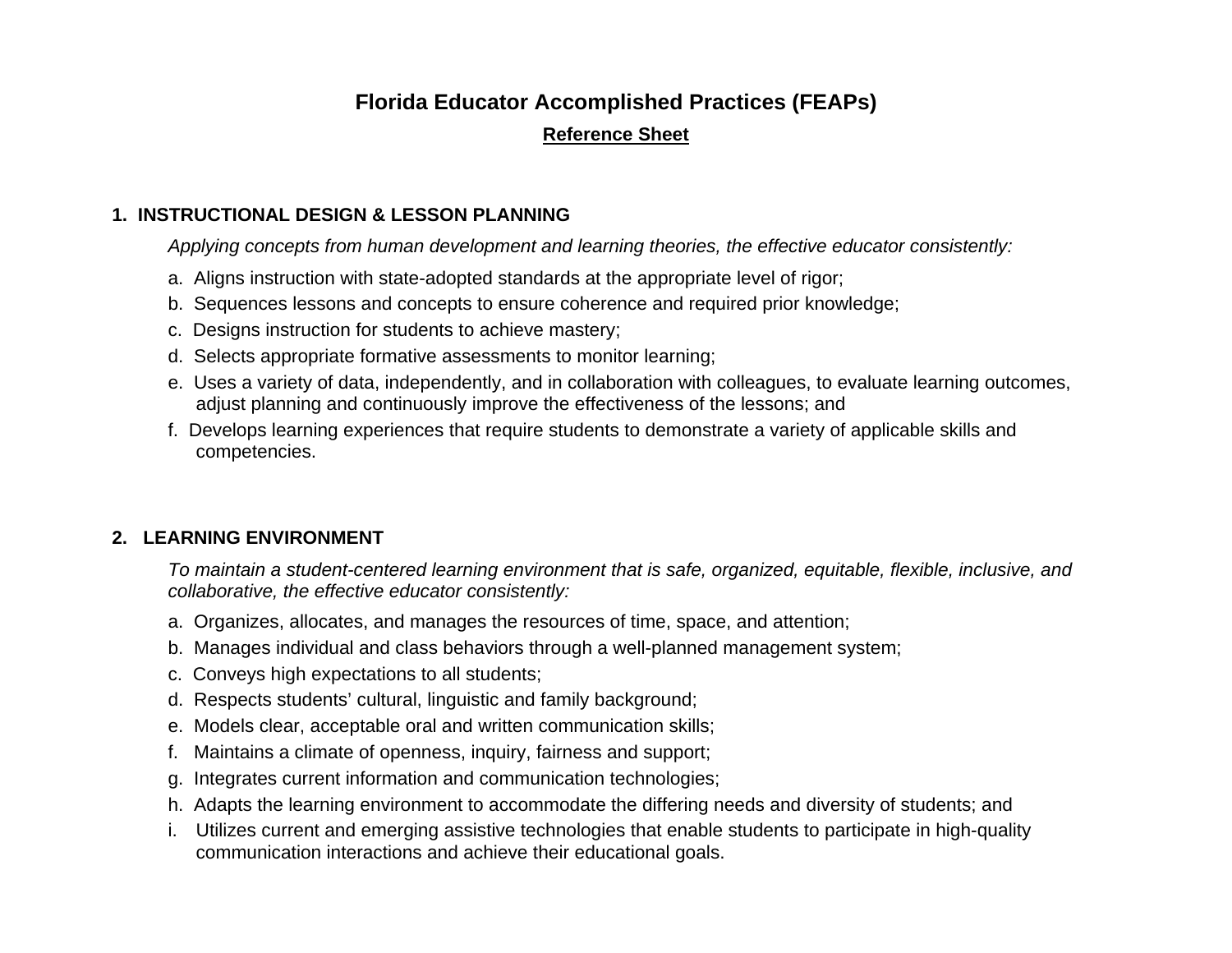## **3. INSTRUCTIONAL DELIVERY & FACILITATION**

*The effective educator consistently utilizes a deep and comprehensive knowledge of the subject taught to:* 

- a. Deliver engaging and challenging lessons;
- b. Deepen and enrich students' understanding through content area literacy strategies, verbalization of thought, and application of the subject matter;
- c. Identify gaps in students' subject matter knowledge;
- d. Relate and integrate the subject matter with other disciplines and life experiences;
- f. Employ higher-order questioning techniques;
- g. Apply varied instructional strategies and resources, including appropriate technology, to provide comprehensible instruction, and to teach for student understanding;
- h. Differentiate instruction based on an assessment of student learning needs and recognition of individual differences in students;
- i. Utilize student feedback to monitor instructional needs and to adjust instruction.

## **4. ASSESSMENT**

*The effective educator consistently:* 

- a. Analyzes and applies data from multiple assessments and measure to diagnose students' learning needs, informs instruction based on those needs, and drives the learning process;
- b. Designs and aligns formative and summative assessments that match learning objectives and lead to mastery;
- c. Uses a variety of assessment tools to monitor student progress, achievement and learning gains;
- d. Modifies assessments and testing conditions to accommodate learning styles and varying levels of knowledge;
- e. Shares the importance and outcomes of student assessment data with the student and the student's parent/caregiver(s); and
- f. Applies technology to organize and integrate assessment information.